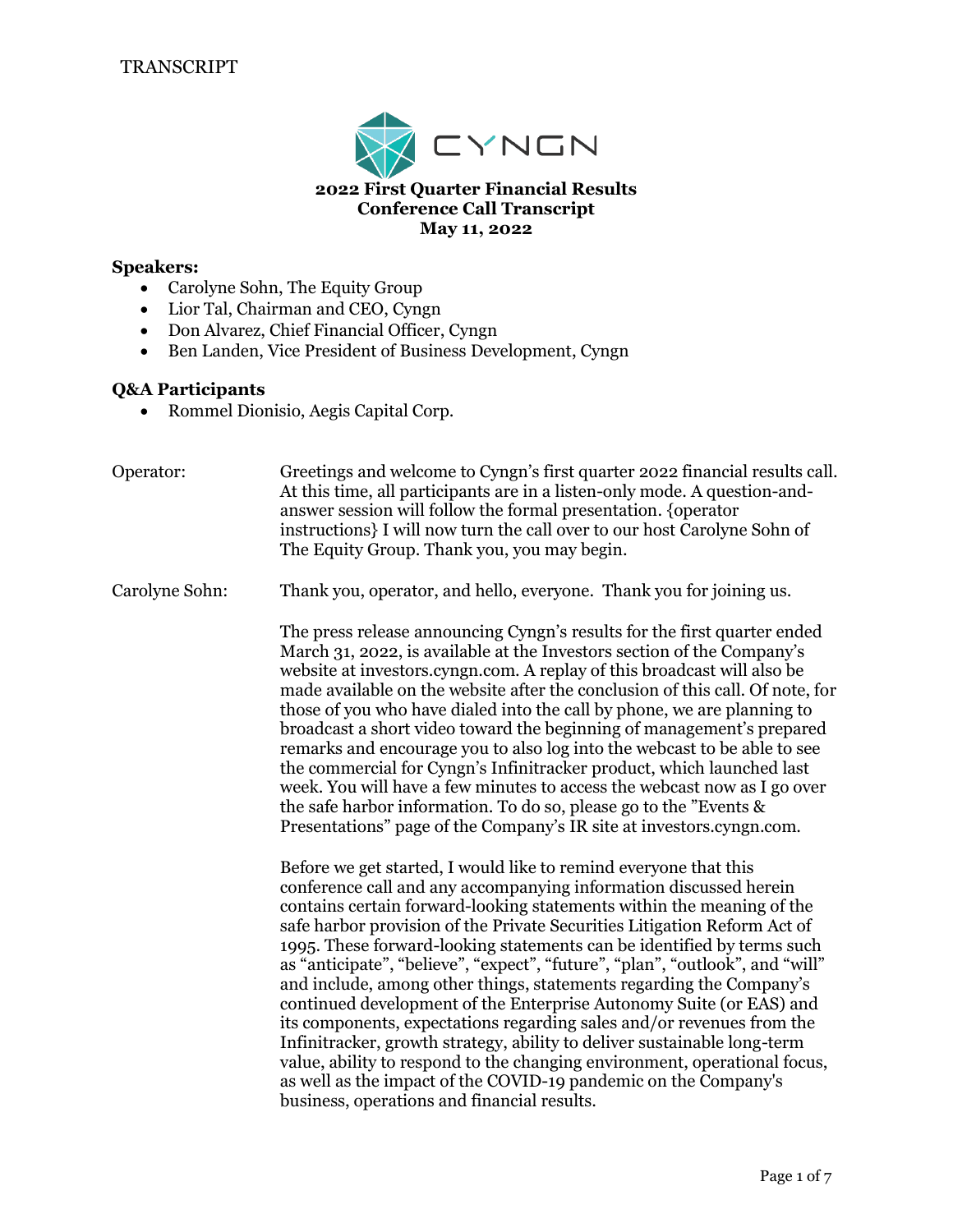| Carolyne Sohn: | Although the Company believes that the expectations reflected in its<br>forward-looking statements are reasonable as of today, those statements<br>are subject to risks and uncertainties that could cause the actual results to<br>differ dramatically from those projected. There can be no assurance that<br>those expectations will prove to be correct. Information about the risks<br>associated with investing in Cyngn is included in its filings with the<br>Securities and Exchange Commission, which we encourage you to review<br>before making an investment decision.    |
|----------------|----------------------------------------------------------------------------------------------------------------------------------------------------------------------------------------------------------------------------------------------------------------------------------------------------------------------------------------------------------------------------------------------------------------------------------------------------------------------------------------------------------------------------------------------------------------------------------------|
|                | The Company does not assume any obligation to update any forward-<br>looking statements as a result of new information, future events, changes<br>in market conditions, or otherwise, except as required by law.                                                                                                                                                                                                                                                                                                                                                                       |
|                | On today's call, the Company's Chairman and CEO Lior Tal will discuss<br>recent operating highlights. Chief Financial Officer Don Alvarez will<br>follow with a review of the Company's financials for the first quarter of<br>2022. Lior will return to make a few concluding remarks before opening<br>the floor for questions.                                                                                                                                                                                                                                                      |
|                | With that, I will turn it over to Lior. Please go ahead.                                                                                                                                                                                                                                                                                                                                                                                                                                                                                                                               |
| Lior Tal:      | Thank you, Carolyne, and good afternoon, everyone.                                                                                                                                                                                                                                                                                                                                                                                                                                                                                                                                     |
|                | I'm joined today by Don Alvarez, our Chief Financial Officer, and Ben<br>Landen, our Vice President of Business Development. This morning, to<br>commemorate our recent IPO, I had the pleasure of being joined by a<br>number of colleagues, partners, and supporters of our Company to ring<br>the opening bell at the Nasdaq stock exchange here in New York. It was a<br>wonderful reminder of all the people who have been involved and have<br>worked so tirelessly for Cyngn to become the publicly traded autonomous<br>vehicle technology company it is today.                |
|                | Six years ago, when we started developing DriveMod, our autonomous<br>driving solution for industrial and commercial use cases, we knew it could<br>revolutionize industries by solving huge problems organizations are<br>facing—like rapidly increasing operational costs and accidents that result<br>from human error. But what the last two years and the global pandemic<br>have shown us is how critical industrial automation and intelligence are to<br>ensure <i>continuity</i> of operations; automation can overcome labor shortage<br>and global supply chain disruption. |
|                | On today's call, we will highlight the most recent developments here at<br>Cyngn, what they mean in terms of our progress, and how we see the next<br>several months ahead.                                                                                                                                                                                                                                                                                                                                                                                                            |
|                | On that note, let's begin with a brief video presentation that showcases<br>Infinitracker, a new product that we launched just last week as part of<br>Cyngn Insight, our data and analytics suite. Let's take a look at how<br>Infinitracker addresses some of the issues that cause supply chain<br>disruption.                                                                                                                                                                                                                                                                      |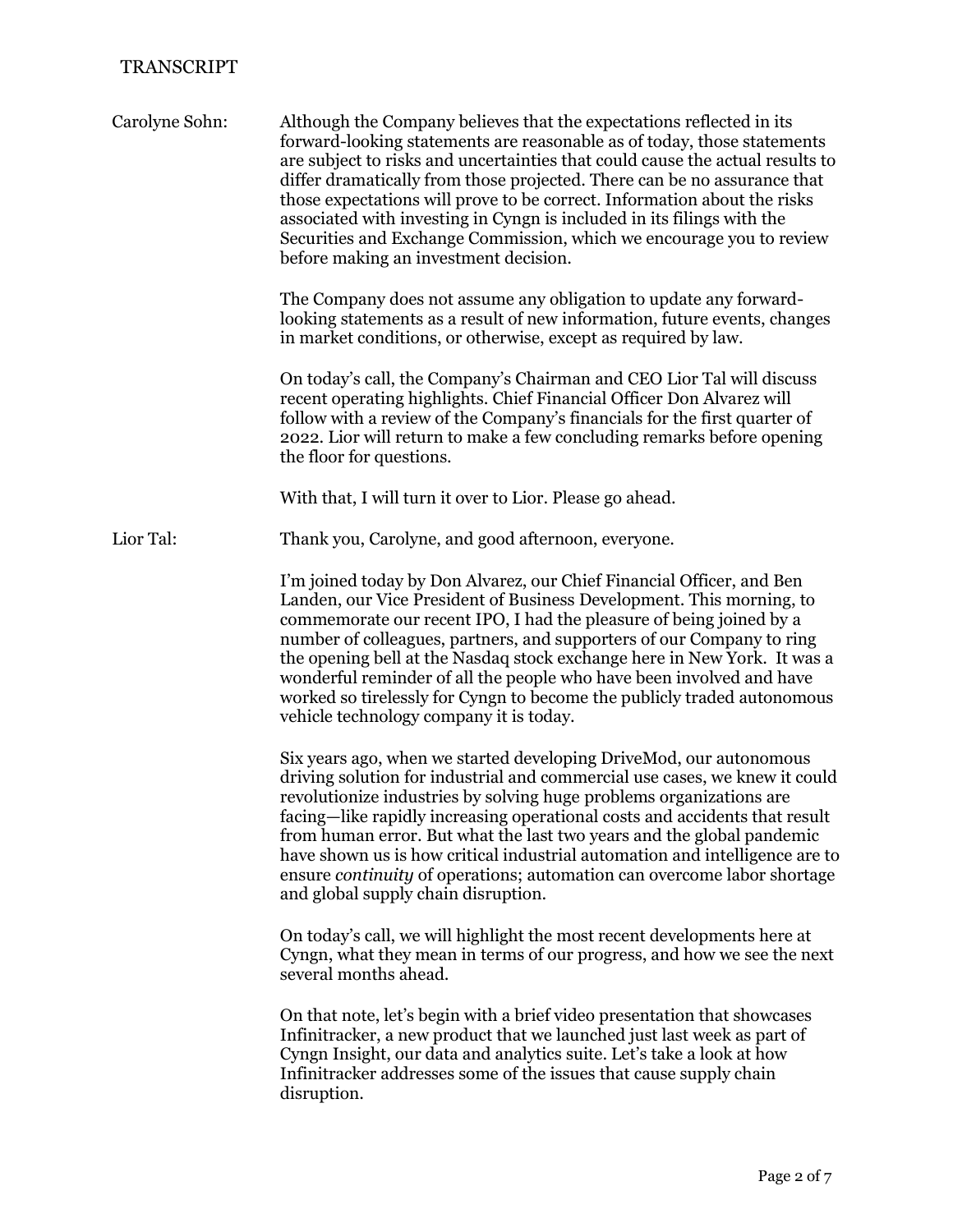#### [AUDIO PLAYBACK]

In today's economy, when you run a business, you run it everywhere. Don't you wish you had an easy way to keep track of all of this?

Introducing Infinitracker. Infinitracker is the world's longest lasting setit-and-forget-it asset tracker. It uses an international SIM card to connect to GPS and go in this or this, on this, not to mention this. To give you global visibility on everything that makes your business run wherever your business is running.

Infinitracker comes loaded with key sensors: we're talking an accelerometer to track speeds and a thermometer to track temperature, which means you'll not only know where your stuff is but also whether it's going to arrive in one piece.

Infinitracker is also an IoT gateway. It connects to all sorts of Bluetooth devices to deliver even more information to you and your team.

The most important thing about Infinitracker: the battery lasts 15 years. That's right, 15. And you never have to charge it, like ever.

Longest-lasting, check. Set it and forget it, you get the idea.

Infinitracker: asset tracking to the ends of the Earth with a battery that lasts 15 years. Learn more at cyngn.com/Infinitracker.

[VIDEO PRESENTATION CONCLUDES]

Lior Tal: Infinitracker is a compact GPS asset-tracking device and IoT gateway. It can be attached to just about any asset such as shipping containers, pallets, equipment, or vehicles. Infinitracker's global SIM card pushes data to the cloud from its built-in sensors or tethered Bluetooth devices anywhere in the world, enabling users to track exact location, speed, temperature, and even direction of travel through Cyngn's Infinitracker web portal or through integration with other asset management systems via API.

> While most similar devices on the market today require frequent battery recharge or replacement, Infinitracker can last up to **15 years**.

As we continued to explore opportunities that would bring additional data insights to the industrial domains on which we're focusing manufacturing, fulfillment, logistics, construction, and mining—we immediately recognized Infinitracker as the perfect complement to DriveMod and Cyngn Insight as part of the EAS family of products.

We believe the Infinitracker presents Cyngn with a near-term opportunity to begin generating revenues. We also believe that this product has significant potential for continuous growth over the long term, especially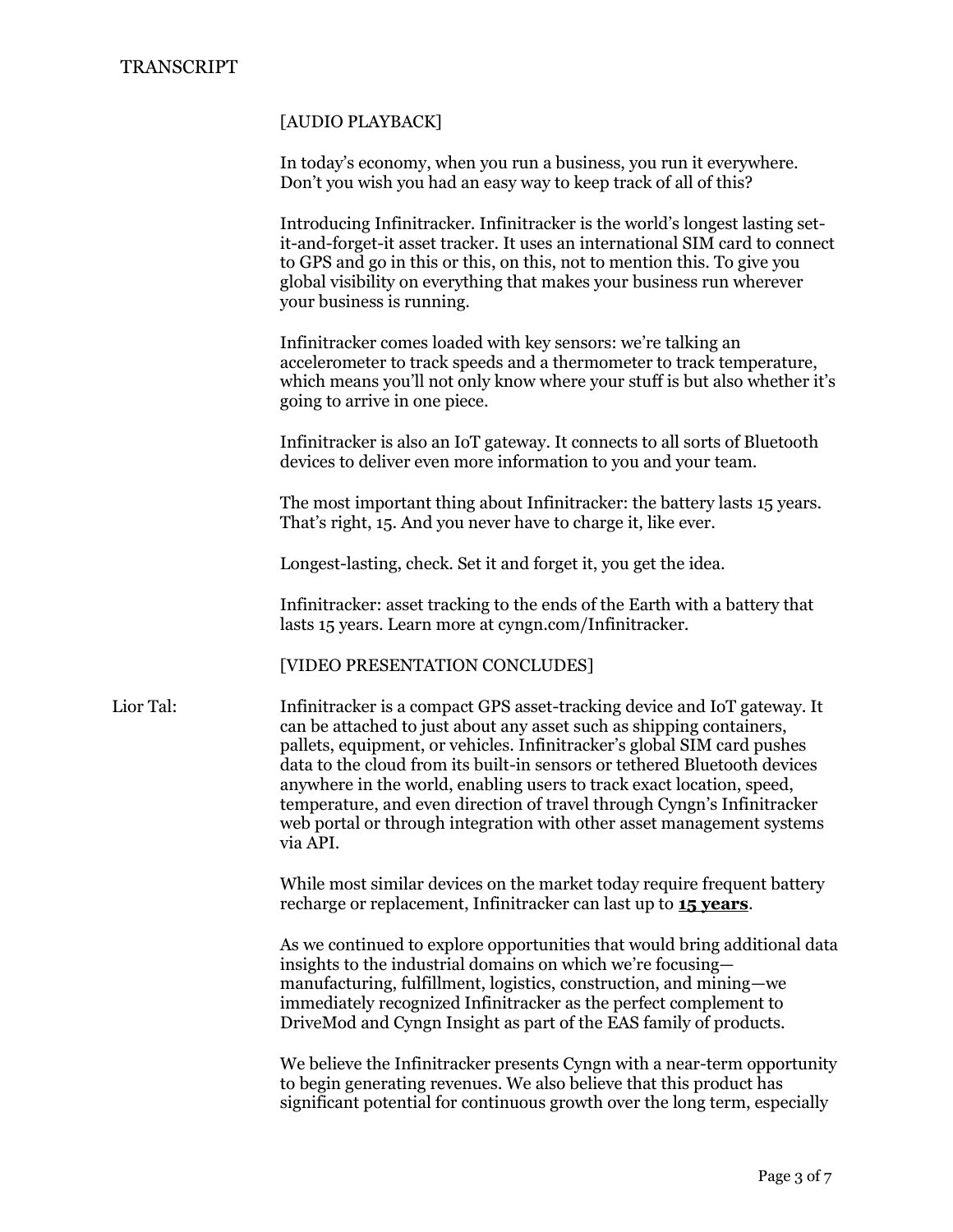|              | as e-commerce continues to grow and the need for global fulfillment<br>expands. We have begun offering Infinitracker through account-based<br>enterprise sales and channel partners that will act as value-add resellers<br>and are pleased to report that we have already received our first booking<br>for the product with a strategic customer and resellers. We see significant<br>opportunities that we will be pursuing with large, multi-billion dollar<br>corporations.                                                                                                                                                                                                                 |
|--------------|--------------------------------------------------------------------------------------------------------------------------------------------------------------------------------------------------------------------------------------------------------------------------------------------------------------------------------------------------------------------------------------------------------------------------------------------------------------------------------------------------------------------------------------------------------------------------------------------------------------------------------------------------------------------------------------------------|
| Lior Tal:    | Moving on to our core autonomous vehicle products, we were excited to<br>officially launch production of DriveMod Kit, our fully-equipped<br>autonomous vehicle hardware integration module. DriveMod Kit contains<br>all the advanced sensors and hardware needed for AV technology<br>integration. We filed a patent application for the DriveMod Kit back in<br>February, and it began coming off the assembly line in early April.                                                                                                                                                                                                                                                           |
|              | While we have been working closely with Columbia Vehicle Group to<br>develop DriveMod Kit for their Stockchaser vehicles, the kit technology<br>can easily be adapted to fit other industrial vehicle brands and models.<br>This is just the beginning of what we believe to be Cyngn's opportunity to<br>lead the rapid adoption of turnkey AV solutions for both retrofit and new<br>industrial vehicles. Installation can be done quickly and easily, with no<br>special training required. With that in mind, manufacturers and logistics<br>companies can begin to reap the benefits of autonomy, such as increased<br>productivity, improved safety, and lowered operational costs, today. |
|              | On April 29, we announced the closing of a private placement funding<br>transaction of \$20 million priced at-the-market. These funds, especially<br>in this volatile market, will ensure we have the necessary resources to<br>execute on our go-to-market plan. We continue working with our strategic<br>partners on additional select deployments while building out our team<br>with top talent, both of which are key to successful productization and<br>commercialization of EAS. We remain on track to deliver scaled<br>deployments and recurring revenues according to our original timeline<br>and are excited about what's to come.                                                 |
|              | With that, I'll turn it over to Don to review our financial results.                                                                                                                                                                                                                                                                                                                                                                                                                                                                                                                                                                                                                             |
| Don Alvarez: | Thanks, Lior.                                                                                                                                                                                                                                                                                                                                                                                                                                                                                                                                                                                                                                                                                    |
|              | I'll quickly go over the financial highlights for the first quarter of 2022.<br>Additional details can be found in the earnings press release that was<br>issued earlier today as well as in the Form 10-Q, which we anticipate filing<br>with the SEC this week.                                                                                                                                                                                                                                                                                                                                                                                                                                |
|              | As many of you know, we are a pre-revenue company and as such did not<br>generate any revenue for the three months ended March 31, 2022, and<br>2021. We do, however, anticipate the start of revenue generation in the<br>coming quarters, particularly with the launch of Infinitracker.                                                                                                                                                                                                                                                                                                                                                                                                       |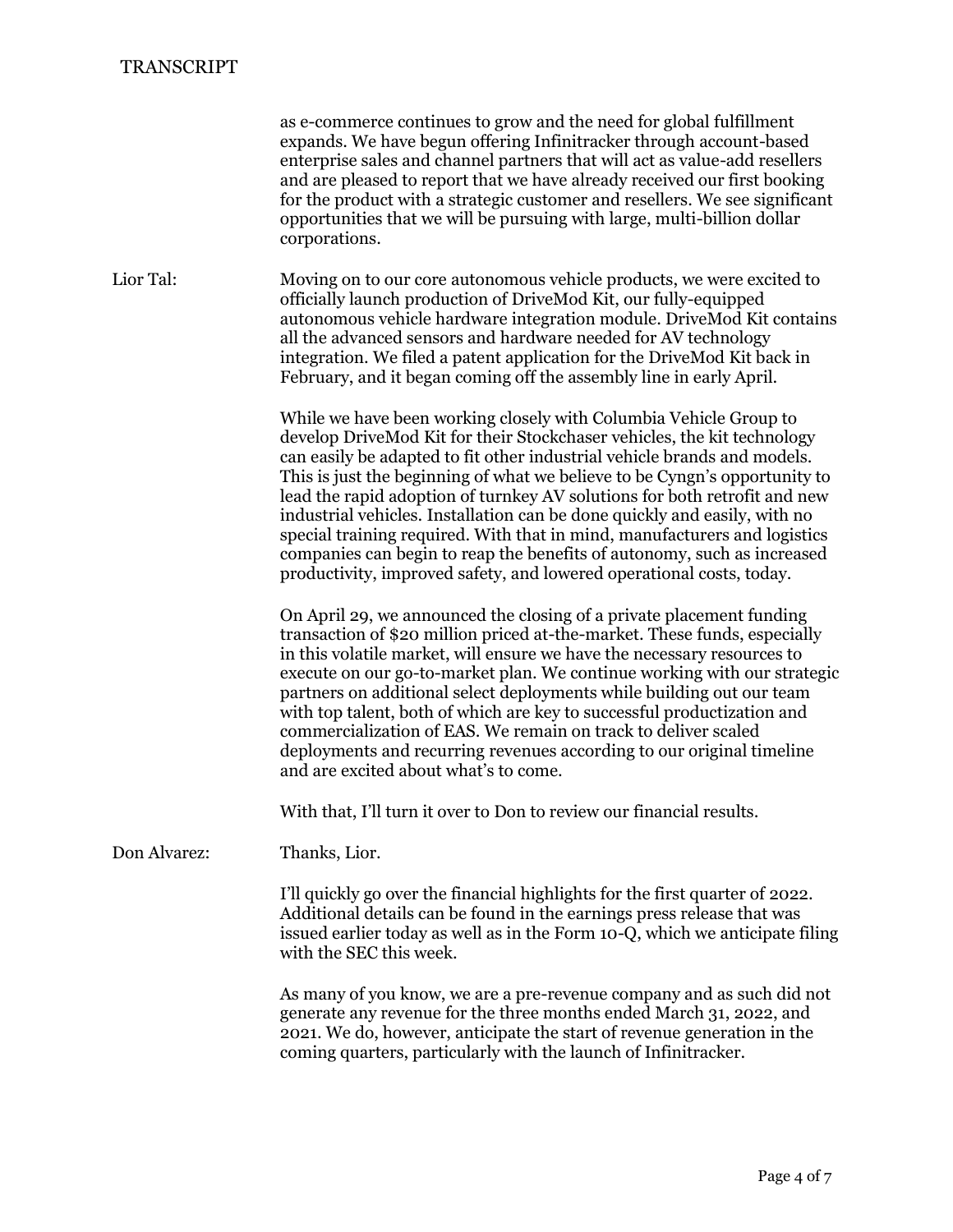Don Alvarez: For the first quarter ended March 31, 2022, total operating expenses were \$3.8 million, compared to \$1.5 million for the same quarter of the prior year. The increase was primarily due to a \$1.5 million increase in G&A expense related to non-cash stock-based compensation as well as costs incurred for additional personnel and professional services to support our status as a public company. Additional occupancy costs related to the expansion of our Menlo Park offices also contributed to the increase in G&A expenses.

> We also incurred a \$700-thousand increase in R&D expenses also related to non-cash stock-based compensation, costs incurred for additional engineering staff and contractors, allocated occupancy costs and R&Drelated travel. As we have previously disclosed, we expect R&D costs to increase incrementally with each quarter as we work towards the appropriate level of engineering and other personnel to support our R&D efforts.

> We reported a net loss of \$3.8 million for the first quarter of 2022, compared to a net loss of \$1.5 million in the prior-year quarter, as a result of the total increase in opex.

For the quarter ended March 31, 2022, net loss per share on a basic and diluted basis was \$0.14 based on approximately 26.9 million weighted shares outstanding. This compares to a net loss per share on a basic and diluted basis of \$1.63 per share based on approximately 1.0 million weighted average shares in the prior-year quarter.

Turning to the balance sheet, we had \$18.5 million in cash and cash equivalents as of March 31, 2022, which compares to \$21.9 million at the end of 2021. Our working capital was \$18.2 million, compared to \$22.1 million at the end of 2021. And total stockholders' equity was \$19.0 million, compared to \$22.2 million at December 31, 2021.

As Lior mentioned earlier, we completed a private placement at the end of April, which resulted in net proceeds of approximately \$18.1 million, after deducting underwriter fees and other offering expenses.

Including the proceeds from this transaction, pro forma cash and cash equivalents including restricted cash, working capital and total stockholders' equity as of March 31, 2022, was \$36.6 million, \$36.3 million and \$37.2 million, respectively.

Following the private placement, we are well capitalized and strongly positioned to execute on our strategic initiatives in the quarters to come.

I'd now like to turn it back over to Lior. Lior?

Lior Tal: Thank you, Don.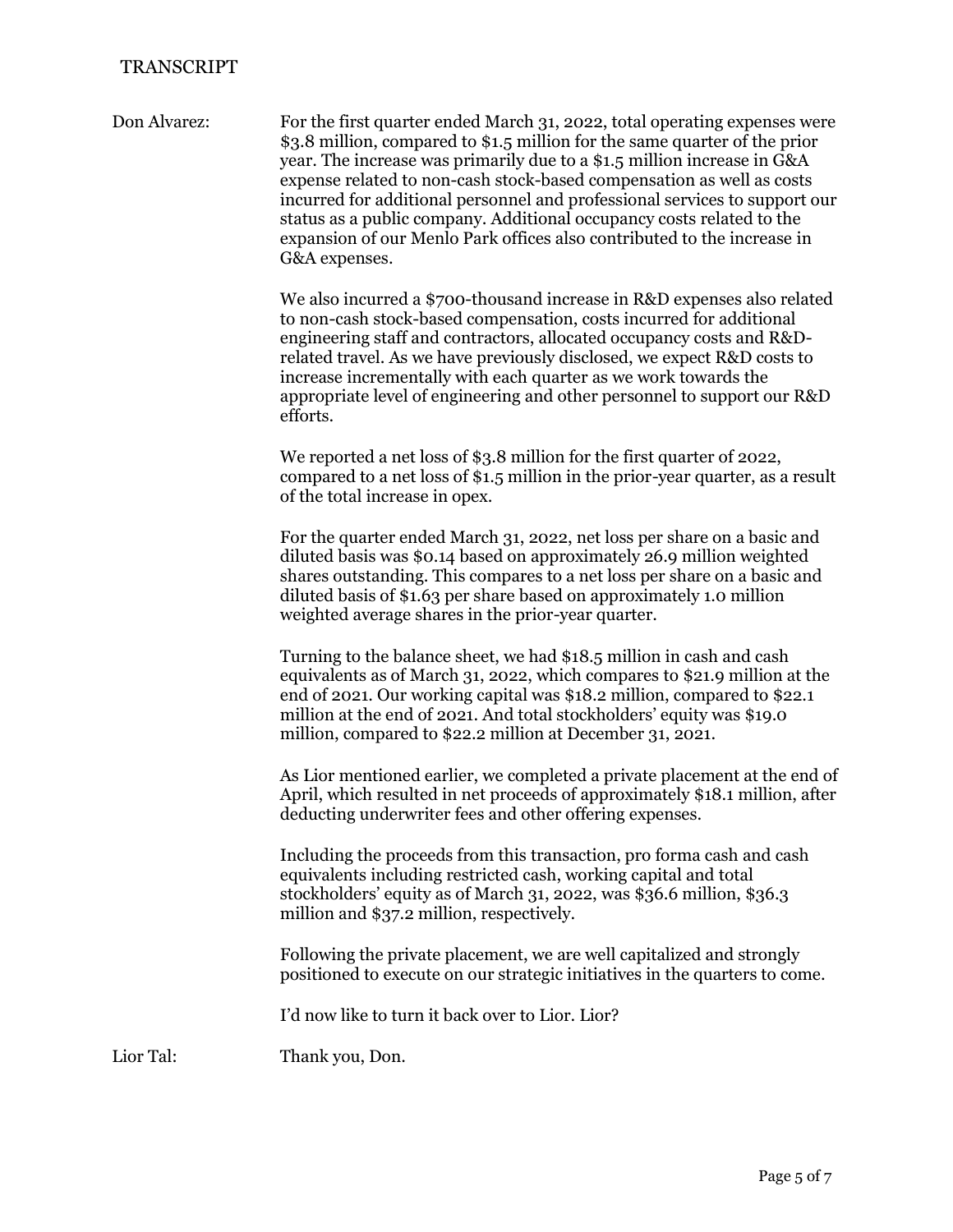| Lior Tal:               | It has been a very busy first four months of 2022, and I expect nothing<br>less in the remainder of the first half of the year. We appreciate the<br>ongoing support of all our stakeholders and look forward to reporting<br>more significant milestones this coming quarter.                                                                                                                                                                                                                                                                                                                                                                                                                                                     |
|-------------------------|------------------------------------------------------------------------------------------------------------------------------------------------------------------------------------------------------------------------------------------------------------------------------------------------------------------------------------------------------------------------------------------------------------------------------------------------------------------------------------------------------------------------------------------------------------------------------------------------------------------------------------------------------------------------------------------------------------------------------------|
|                         | With that, operator, let's open it up for Q&A.                                                                                                                                                                                                                                                                                                                                                                                                                                                                                                                                                                                                                                                                                     |
| Operator:               | Thank you. And ladies and gentlemen, at this time, we will conduct our<br>question-and-answer session. {operator instructions} Our first question<br>comes from Rommel Dionisio with Aegis Capital. Please state your<br>question.                                                                                                                                                                                                                                                                                                                                                                                                                                                                                                 |
| <b>Rommel Dionisio:</b> | Thank you. Good afternoon. Yea, two parter: one, obviously you've been<br>busy on these announcements. I wonder if it's possible to just share the<br>initial feedback that you've gotten from the marketplace on DriveMod Kit<br>in the first several weeks. And the second part of my question is, between<br>this and Infinitracker, how do you guys think about ramping up the<br>marketing effort now in terms of hiring or expanding personnel to be able<br>to really aggressively market those products? Thank you.                                                                                                                                                                                                        |
| Ben Landen:             | Hey, Rommel. This is Ben Landen here. Let me answer those in reverse<br>order. You've touched exactly on what our focus is with Infinitracker<br>moving forward. It is to scale up the sales and marketing effort to increase<br>the sales effort moving forward so that we are placing more of those<br>products with customers. So we'll be very much focused on traditional<br>marketing avenues ranging from ads to account-based sales. We are<br>staffing up the sales team to support that. So you've exactly keyed into<br>what the focus for Infinitracker is for the next several months.                                                                                                                                |
|                         | And in terms of the acceptance of DriveMod Kit, I can't tell you exactly<br>how the market has responded. You'd have to look to pick up those signals<br>for yourself. But I can say that it certainly has resonated with our partners<br>who we are working, again, on scaling up vehicle builds with so that we<br>can increase the number of vehicles that are we are deploying with<br>customers according to the plan that we have laid out for 2022, 2023 and<br>leading into 2024 and seeing those numbers increase. And DriveMod Kit<br>plays a significant role in enabling us to scale that effort up efficiently and<br>build hardware so that we can get the software out operating on the<br>vehicles with customers. |
| <b>Rommel Dionisio:</b> | OK, thanks very much. I look forward to seeing any upcoming<br>announcements.                                                                                                                                                                                                                                                                                                                                                                                                                                                                                                                                                                                                                                                      |
| Ben Landen:             | Thanks, Rommel.                                                                                                                                                                                                                                                                                                                                                                                                                                                                                                                                                                                                                                                                                                                    |
| Operator:               | Thank you. {operator instructions} And ladies and gentlemen, there<br>appears to be no additional questions at this time. I'll turn the floor back<br>over to management for closing remarks. Thank you.                                                                                                                                                                                                                                                                                                                                                                                                                                                                                                                           |